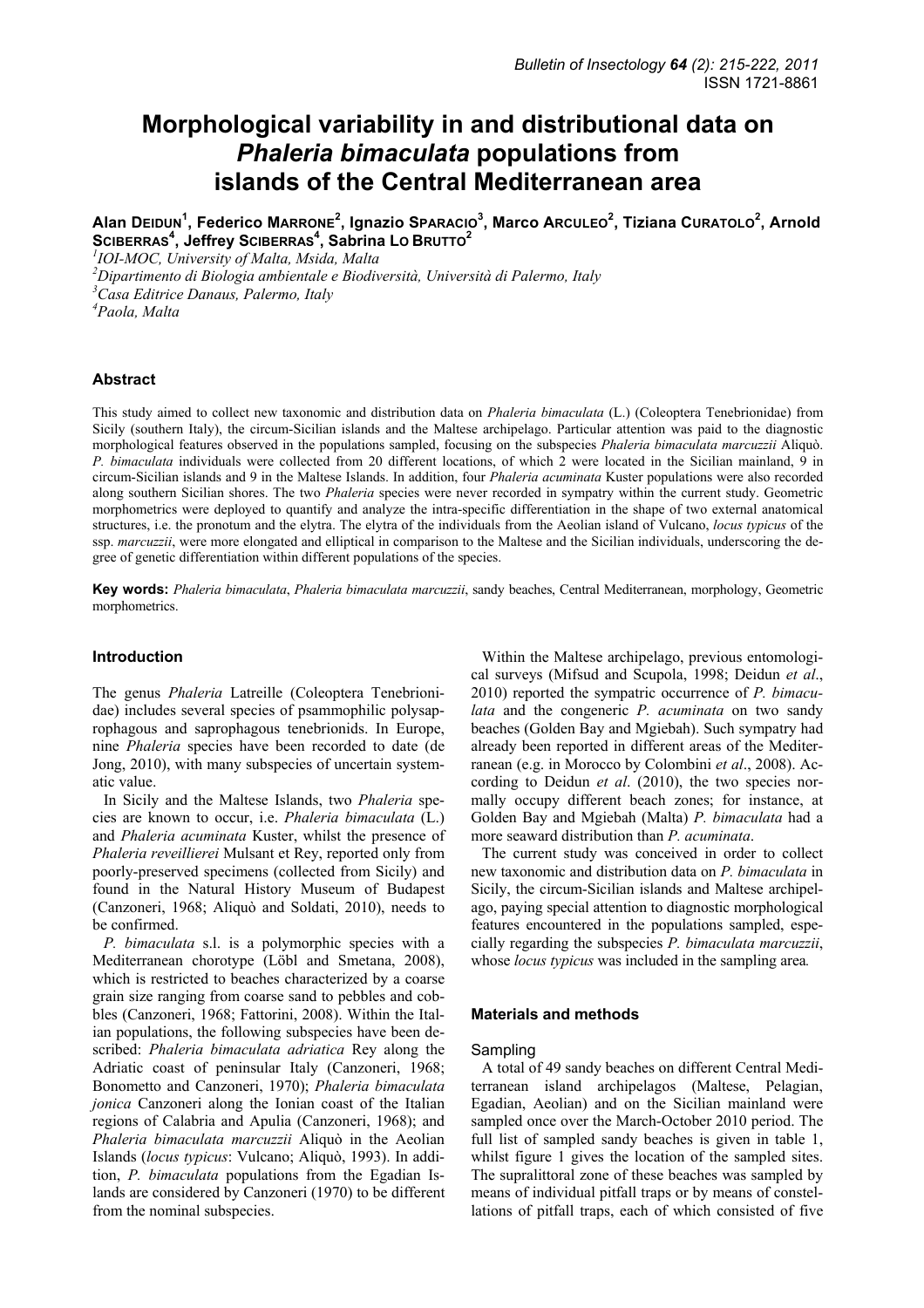|                         | Code Island | Beach                     |                          | Sampling  | Traps         | Species      |
|-------------------------|-------------|---------------------------|--------------------------|-----------|---------------|--------------|
|                         |             |                           | Coordinates (WGS84)      | date      | deployed      | collected    |
| $\mathbf{1}$            | Malta       | Golden Bay                | 14°20'37"E - 35°56'00"N  | 6.II.10   | 3c            | $\mathbf B$  |
| $\overline{c}$          | Malta       | Ghajn Tuffieha            | 14°20'38"E - 35°55'44"N  | 6.II.10   | 2c            | B            |
| $\overline{\mathbf{3}}$ | Malta       | Gnejna                    | 14°20'35"E - 35°55'13"N  | 6.II.10   | 2c            | $\, {\bf B}$ |
| 4                       | Malta       | Mellieha Bay              | 14°21'03"E - 35°58'10"N  | 13.II.10  | 6s            | n.c.         |
| 5                       | Malta       | Mgiebah                   | 14°22'55"E - 35°58'05"N  | 13.II.10  | 6s            | $\mathbf B$  |
| 6                       | Malta       | Armier                    | 14°21'26"E - 35°59'21"N  | 13.II.10  | 6s            | B            |
| $\sqrt{ }$              | Malta       | Little Armier             | 14°21'34"E - 35°59'23"N  | 13.II.10  | 6s            | $\, {\bf B}$ |
| $\,$ $\,$               | Malta       | White Tower Bay           | 14°21'53"E - 35°59'31"N  | 13.II.10  | 2c            | n.c.         |
| 9                       | Malta       | Birzebbuga                | 14°31'47"E - 35°49'29"N  | 6.III.10  | 6s            | n.c.         |
| 10                      | Malta       | St. George's Bay          | 14°29'18"E - 35°55'33"N  | 6.III.10  | 4s            | n.c.         |
| 11                      | Malta       | Qarraba Bay               | 14°20'34"E - 35°55'36"N  | 6.II.10   | 4s            | n.c.         |
| 12                      | Malta       | Tà Lazzenin               | 14°23'58"E - 35°56'59"N  | 13.II.10  | 2s            | n.c.         |
| 13                      | Gozo        | Ramla l-Hamra             | 14°17'03"E - 36°03'41"N  | 3.IV.10   | 3c            | $\, {\bf B}$ |
| 14                      | Gozo        | San Blas                  | 14°18'03"E - 36°03'25"N  | 3.IV.10   | 5s            | $\, {\bf B}$ |
| 15                      | Gozo        | Dahlet Qorrot             | 14°19'00"E - 36°02'57"N  | 3.IV.10   | 3s            | n.c.         |
| 16                      | Gozo        | Hondoq ir-Rummien         | 14°19'26"E - 36°01'39"N  | 3.IV.10   | 3s            | n.c.         |
| 17                      | Gozo        | Mgarr ix-Xini             | 14°16'16"E - 36°01'12"N  | 3.IV.10   | 2s            | n.c.         |
| 18                      | Gozo        | Qbajjar                   | 14°15'09"E - 36°04'35"N  | 3.IV.10   | 2s            | n.c.         |
| 19                      | Comino      | Santa Marija Bay          | 14°20'14"E - 36°01'00"N  | 20.III.10 | 6s            | $\mathbf B$  |
| 20                      | Comino      | San Niklaw                | 14°19'48"E - 36°01'00"N  | 20.III.10 | 2s            | n.c.         |
| 21                      | Comino      | Cominotto Beach           | 14°19'22"E - 36°00'46"N  | 20.III.10 | 2s            | n.c.         |
| 22                      | Lampedusa   | Spiaggia dei Conigli      | 12°33'26"E - 35°30'47"N  | 3.V.10    | 2c            | B            |
| 23                      | Lampedusa   | Guigtgia                  | 12°36'00"E - 35°29'55"N  | 3.V.10    | 2c            | $\, {\bf B}$ |
| 24                      | Lampedusa   | Cala Francese             | 12°37'29"E - 35°29'44"N  | 3.V.10    | 3s            | B            |
| 25                      | Lampedusa   | Le palme                  | 12°37'24"E - 35°30'17"N  | 3.V.10    | 3s            | $\, {\bf B}$ |
| 26                      | Linosa      | Cala Pozzolana di Ponente | 12°51'04"E - 35°52'02"N  | 5.V.10    | 3s            | $B_{\delta}$ |
| 27                      | Linosa      | Cala Pozzolana di Levante | 12°52'32"E - 35°51'21"N  | 5.V.10    | 3s            | n.c.         |
| 28                      | Favignana   | Porto                     | 12°19'32"E - 37°55'44"N  | 16.X.10   | 2c            | $\mathbf B$  |
| 29                      | Favignana   | Lido Burrone              | 12°20'17"E - 37°55'06"N  | 16.X.10   | 2c            | n.c.         |
| 30                      | Favignana   | Cala Grande               | 12°16'49"E - 37°55'48"N  | 16.X.10   | 4s            | n.c.         |
| 31                      | Favignana   | Cala Rotonda              | 12°17'03"E - 37°55'27"N  | 16.X.10   | 4s            | n.c.         |
| 32                      | Favignana   | Preveto                   | 12°18'09"E - 37°54'55"N  | 16.X.10   | 2s            | n.c.         |
| 33                      | Vulcano     | Vulcanello Ponente        | 14°57'49"E - 38°24'42"N  | 11.X.10   | 4c            | $\, {\bf B}$ |
| 34                      | Vulcano     | Gelso                     | 14°59'45"E - 38°22'08"N  | 11.X.10   | 8s            | $\, {\bf B}$ |
| 35                      | Lipari      | Canneto                   | 14°57'56"E - 38°29'16"N  | 12.X.10   | 6s            | $\, {\bf B}$ |
| 36                      | Lipari      | Marina Lunga              | 14°57'19"E - 38°28'18"N  | 12.X.10   | 6s            | n.c.         |
| 37                      | Lipari      | Quattrocchi               | 14°56'07"E - 38°27'31"N  | 12.X.10   | 10s           | n.c.         |
| 38                      | Sicily      | Foce del fiume Belice     | 12°52'13"E - 37°34'53"N  | 10.V.10   | 2c            | A            |
| 39                      | Sicily      | Capo San Marco            | 13°01'09"E - 37°29'46"N  | 10.V.10   | $2\mathrm{c}$ | n.c.         |
| 40                      | Sicily      | Torre di Gaffe            | 13°51'18"E - 37°07'21"N  | 11.V.10   | 2c            | A            |
| 41                      | Sicily      | Torre di Manfria          | 14°06'55"E - 37°06'11"N  | 11.V.10   | 2c            | $\mathbf{A}$ |
| 42                      | Sicily      | Foce del Fiume Ippari     | 14°26'22"E - 36°52'34"N  | 11.V.10   | 2c            | n.c.         |
| 43                      | Sicily      | Kamarina                  | 14° 27'09"E - 36°50'50"N | 11.V.10   | 2c            | $\mathbf A$  |
| 44                      | Sicily      | Oliveri                   | 15°05'10"E - 38°07'12"N  | 13.X.10   | 8s            | B            |
| 45                      | Sicily      | San Giorgio               | 14°56'59"E - 38°10'11"N  | 13.X.10   | 8s            | n.c.         |
| 46                      | Sicily      | Marina di Patti           | 14°58'11"E - 38°09'09"N  | 13.X.10   | 8s            | n.c.         |
| 47                      | Sicily      | Foce del torrente Agrò    | 15°21'26"E - 37°55'53"N  | 13.X.10   | 8s            | $\mathbf B$  |
| 48<br>49                | Sicily      | Letojanni                 | 15°18'22"E - 37°52'41"N  | 13.X.10   | <b>8s</b>     | n.c.         |
|                         | Sicily      | Nizza di Sicilia          | 15°24'59"E - 37°59'41"N  | 13.X.10   | 8s            | n.c.         |

**Table 1.** List of the sampled localities. s: single traps, c: constellation traps; A: *P. acuminata*, B: *P. bimaculata*, n.c.: no *Phaleria* collected; §: first record of the genus *Phaleria* on the island.

plastic cups (diameter  $= 7.5$  cm) buried with their mouth flush with the surface of the sand and connected by means of thin wooden walkways resting on the surface of the sand. Such walkways increase the efficiency of the traps as they divert any wandering animal that makes contact with the walkways into the traps. Gauci

*et al*. (2005) give an illustration of the layout of such pitfall trap constellations. Where substrate type (e.g. too coarse a sediment) or beach attributes (e.g. too narrow a beach) precluded the deployment of pitfall trap constellations, individual, non-connected traps (plastic cups) were used instead. Mildly-concentrated vinegar was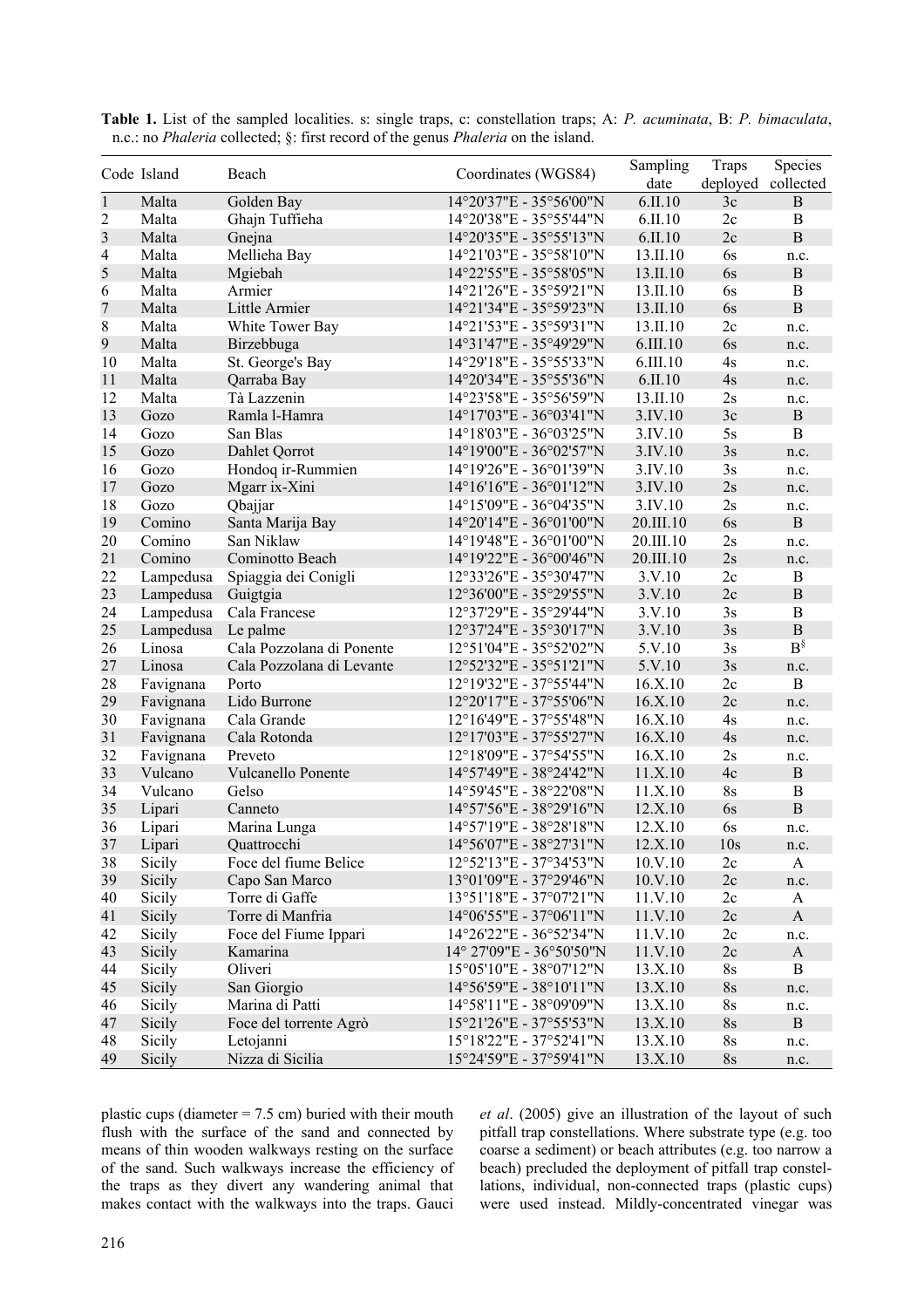

**Figure 1.** Distribution of the sampled localities. The codes of the sampled sites correspond to those reported in table 1. Triangles denote beaches where *P. bimaculata* was collected, whilst squares denote beaches where *P. acuminata* was collected.

placed in each trap as an attractant, with the traps being deployed at dusk and emptied at dawn. Collected *Phaleria* spp. specimens were sorted out and fixed *in situ* in 80% ethanol.

Identification of the collected specimens was carried out under a stereomicroscope according to the morphological characteristics listed in Canzoneri (1968). When necessary, selected specimens were dissected in order to study the form of the aedeagus.

#### Geometric morphometrics

Geometric morphometrics techniques, nowadays a standard protocol in morphological research and described in Rohlf and Marcus, 1993; Adams *et al*., 2004 and Zelditch *et al*., 2004, were used to analyse the intraspecific differentiation in the shape of pronotum and the elytra in three populations of *P. bimaculata*. We focused on these two body parts because the shape of pronotum and elytra is considered of diagnostic interest in the genus *Phaleria*. Moreover, previous studies in tenebrionid beetles showed that pronotum shape is particularly suitable for geometric morphometric analyses (Palmer, 2002a; 2002b; Taravati *et al*., 2009). Statistical variations in the shape of the pronotum and the right elytra in different *P. bimaculata* individuals from different populations were analyzed using multivariate statistics.

Analyses were performed on 45 *P. bimaculata* indi-

viduals, fifteen of which were collected from the beaches of San Blas and Xatt l-Ahmar in Gozo (Maltese Islands - MAL), fifteen from Gelso beach on the island of Vulcano (Aeolian Islands - VUL), and fifteen from Oliveri beach (SIC), along the northern coast of Sicily. The head and forelegs were dissected from the specimens to be used for future molecular analyses. After dissection, the remaining body parts were mounted on a card.

The specimens were positioned along a horizontal plane; for each individual, the right portion of the body was examined. Dorsal imagines were digitized using a Leica D-LUX 3<<LMS>> camera mounted on the optical stereomicroscope Wild M3.

The digital imagines of the pronotum and the elytra were processed separately with MakeFan6 software (Sheets, 2003). Within the pronotum, the cartesian x, y coordinates of four landmarks and six semi-landmarks were recorded. In the elytra, the cartesian x, y coordinates of four *landmarks* and twelve *semi-landmarks* were recorded. The position of the pronotum *landmarks* and *semi-landmarks* adopted in this study is shown in figure 2a, while the position of elytra *landmarks* and *semi-landmarks* is shown in figure 2b.

The bi-dimensional coordinates of the anatomical *landmarks* and *semi-landmarks* on the outline of the dorsal view of the pronotum and the right elytra were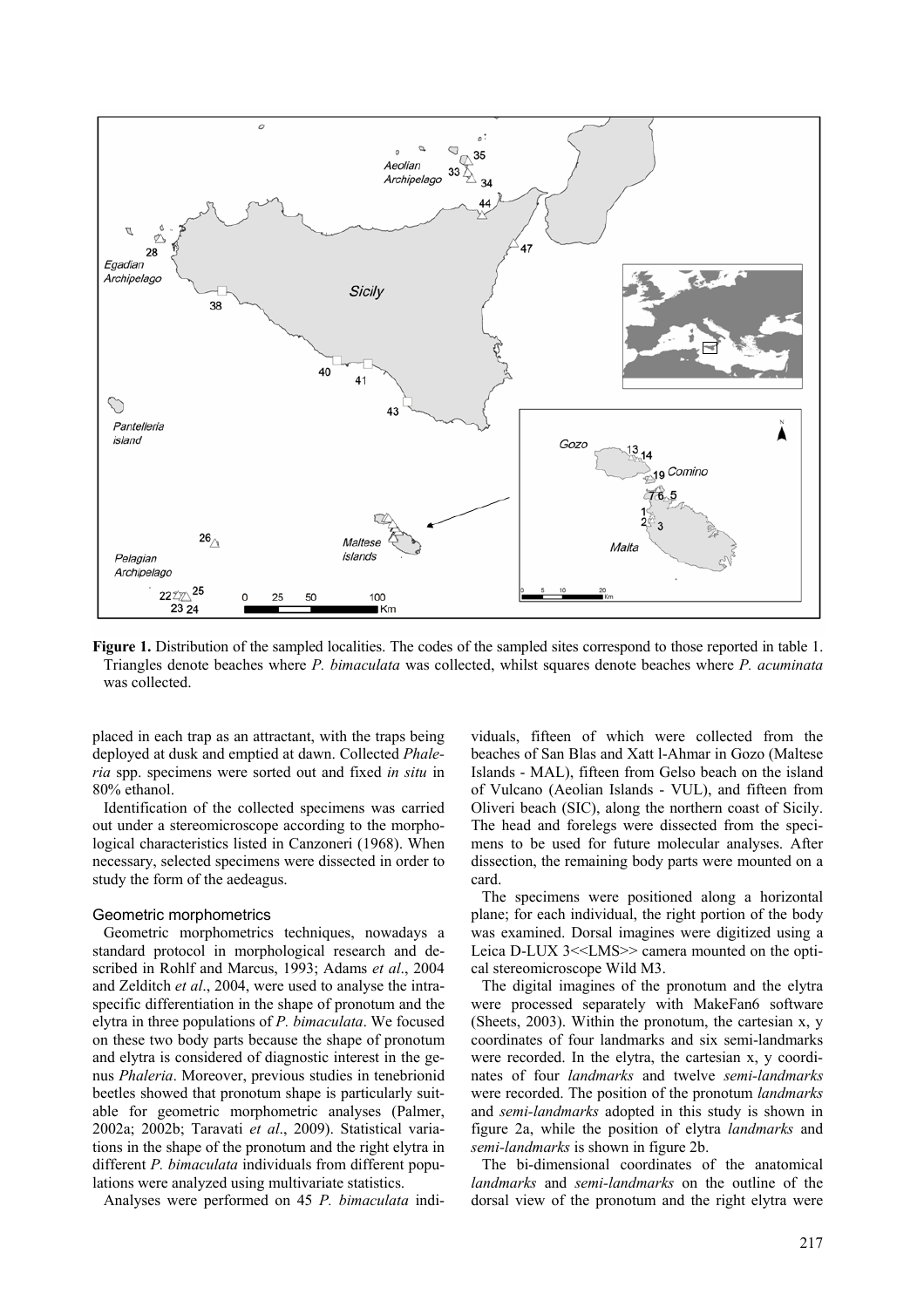

**Figure 2. a)** The *landmarks* for pronotum ( $N = 4$ : 1-3-9-10) and the *semi-landmarks* for pronotum ( $N = 6$ ) and **b**) adopted for the *P. bimaculata* individuals studied. The *landmarks* for elytra  $(N = 4: 1-2-3-16)$  and the *semilandmarks* ( $N = 12$ ) were digitized on half of each structure to remove the variability introduced by an eventual asymmetry.

collected and digitized by means of the tpsDIG 2 software (Rohlf, 2004). In order to better perform statistical analysis, the *landmark*s and *semi-landmarks* were successively recognized with tpsUtil 1.45 (Rohlf, 2008). The resulting coordinates were subjected to a Generalized Procrustes Analysis (GPA), which removes all the information unrelated to shape (Rohlf and Slice, 1990).

For the comparison of the configurations of *landmarks* and *semi-landmarks,* the Relative Warps Method was used (Bookstein, 1991; Rohlf, 1993). The relative warps are principal component vectors of the partial warps, variables generated for thin-plate spline transformations (Bookstein, 1989), and these were used to describe the major trends in shape variation among specimens within the sample (Rohlf, 1993; 1996). Thin-plate spline deformation grids were generated to facilitate description of shape variation. The analyses were performed by means of Relative Warps 1.39 software (Rohlf, 2004).

In order to single out a putative relationship between site and shape, a clustering of the studied specimens was performed on the basis of their geographical position, through the Canonical Variate Analysis (CVA). The CVA of the morphometric data was performed using MorphoJ 1.01 software (Klingenberg, 2011) and used to simplify the identification of differences between predefined group means (Zelditch *et al*., 2004).

# **Results and discussion**

*P. bimaculata* individuals were recorded at 20 different locations, of which 2 were located in Sicily, 9 in circum-Sicilian islands and 9 in the Maltese Islands. In addition, three *P. acuminata* populations were also recorded along southern Sicilian shores (table 1). The two *Phaleria* species were never recorded in sympatry within the current study. Such an observation was unexpected for the Maltese beaches of Golden Bay and Mgiebah where a previous sympatry between the two *Phaleria* species was reported (Deidun *et al*., 2010). A possible reason for such a discrepancy might be the snapshot nature of the sampling conducted in the present study which might have resulted in *P. acuminata* not being represented in collections, although there are no records of significant phenological differences between the two species.

Major body shape differences seem to be probably related to geometric differences in elytra, as evident from deformation grids (figure 3): the elytra of the individuals from Vulcano (points 31-45 in the plot) were more elongated and elliptical in comparison to the Maltese individuals (1-15) and the Sicilian individuals (16-30), with the latter being positioned in the central area of the plot.

The CVA showed a cumulative variance in the first two axis of 100%, for both pronotum and elytra analysis. In the CVA scatterplot, the three groups, Vulcano, Malta, Sicily, can be clearly distinguished (figure 4). The Mahalanobis distances (table 2) showed, in all pairwise comparisons, strong significant differences (*p*  < 0.001) in body shape, highlighting the differentiation of elytra-shape between the site Vulcano and the rest of samples.

The observed inter-population shape differentiation clustered the populations into three groups, according to a spatial structure pattern, which could be described as "site-specific". A model of isolation by distance cannot

**Table 2.** Mahalanobis distances among groups. Below elytra, above pronotum analysis.

|         | Malta       | Sicily      | Vulcano      |
|---------|-------------|-------------|--------------|
| Malta   |             | $3.1369***$ | $3.0108$ *** |
| Sicily  | $3.9024***$ |             | $3.1567***$  |
| Vulcano | $6.8089***$ | 5.8927***   |              |
|         |             |             |              |

*P*-values from permutation tests (10000 permutation rounds);  $**P < 0.001$ .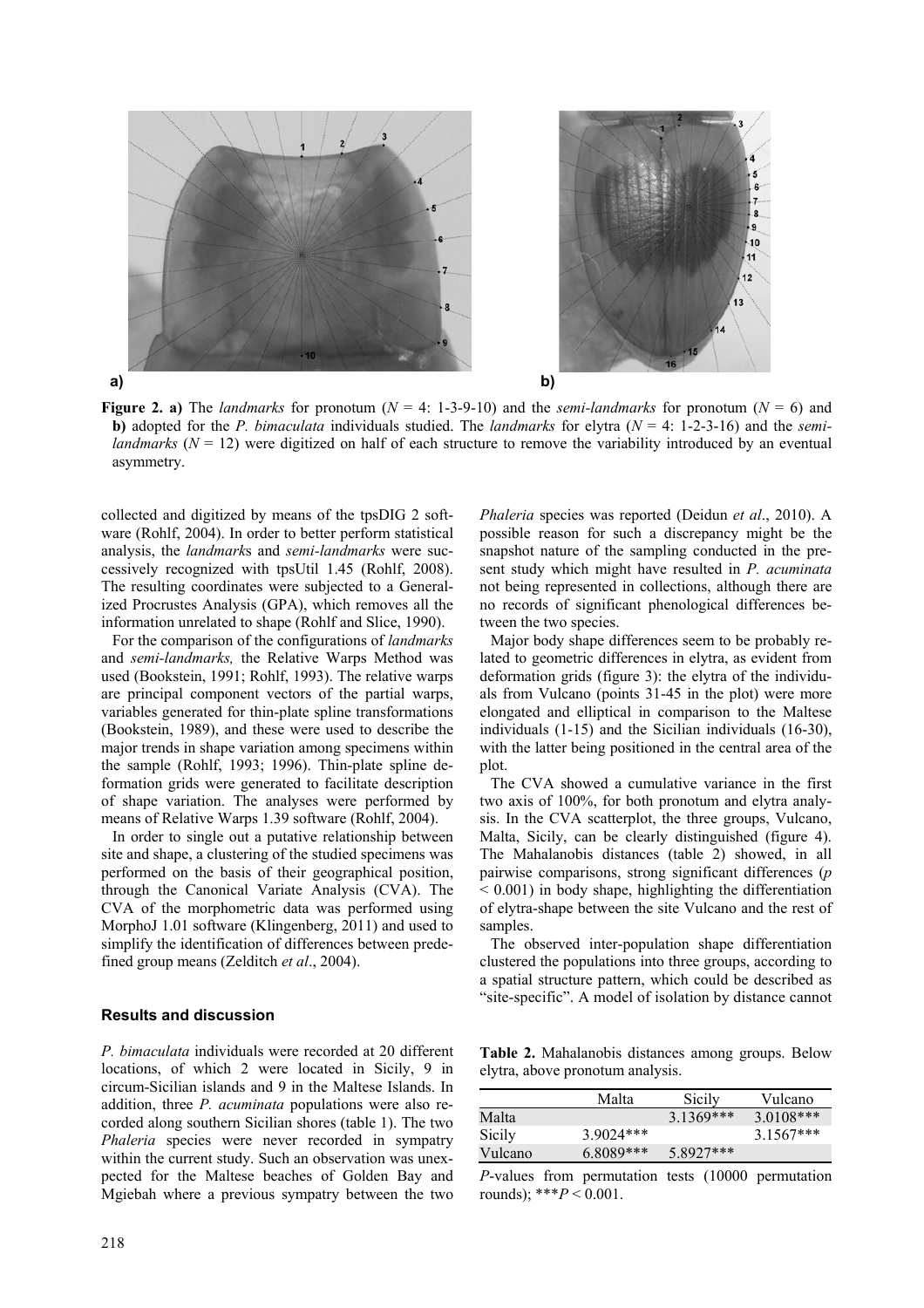

# **b) Elytra**

**Figure 3.** Scatterplots of the two first relative warps scores obtained from the Relative Warp Analysis (RWA) of the shape of two external morphological structures. Plots represent the analysis of the shape and show deformation grids relative to the axis; **a)** pronotum:  $RW1 + RW2$  accounted for a total of 81.41%, **b)** elytra: for a total of 79.62%. MAL, Malta, points 1-15 in the plot; SIC, Sicily, points 16-30; VUL, Vulcano, points 31-45.

be excluded and it could be hypothesized that interpopulation shape differentiation arose because populations are geographically isolated and live under a different set of environmental conditions.

On the basis of subtle morphological differences, Canzoneri (1968) ascribed some Sicilian populations to a differentiated, infra-subspecific taxon (natio *concii*).

However, morphological comparisons of individuals from two Sicilian mainland localities (Foce del Torrente Agrò and Oliveri beach), characterized by coarse sand and small pebbles, with those collected in the circum-Sicilian islands and Maltese archipelago, revealed no such differentiation.

With reference to the *P. bimaculata* populations from the beaches of the Egadian archipelago, Canzoneri (1970) considered the populations for this species recorded on Favignana and Marettimo to be systematically distinct from the nominal subspecies in view of a darker dorsal coloration, narrower elytra and markedly convex elytral intervals. Canzoneri (1970) also stated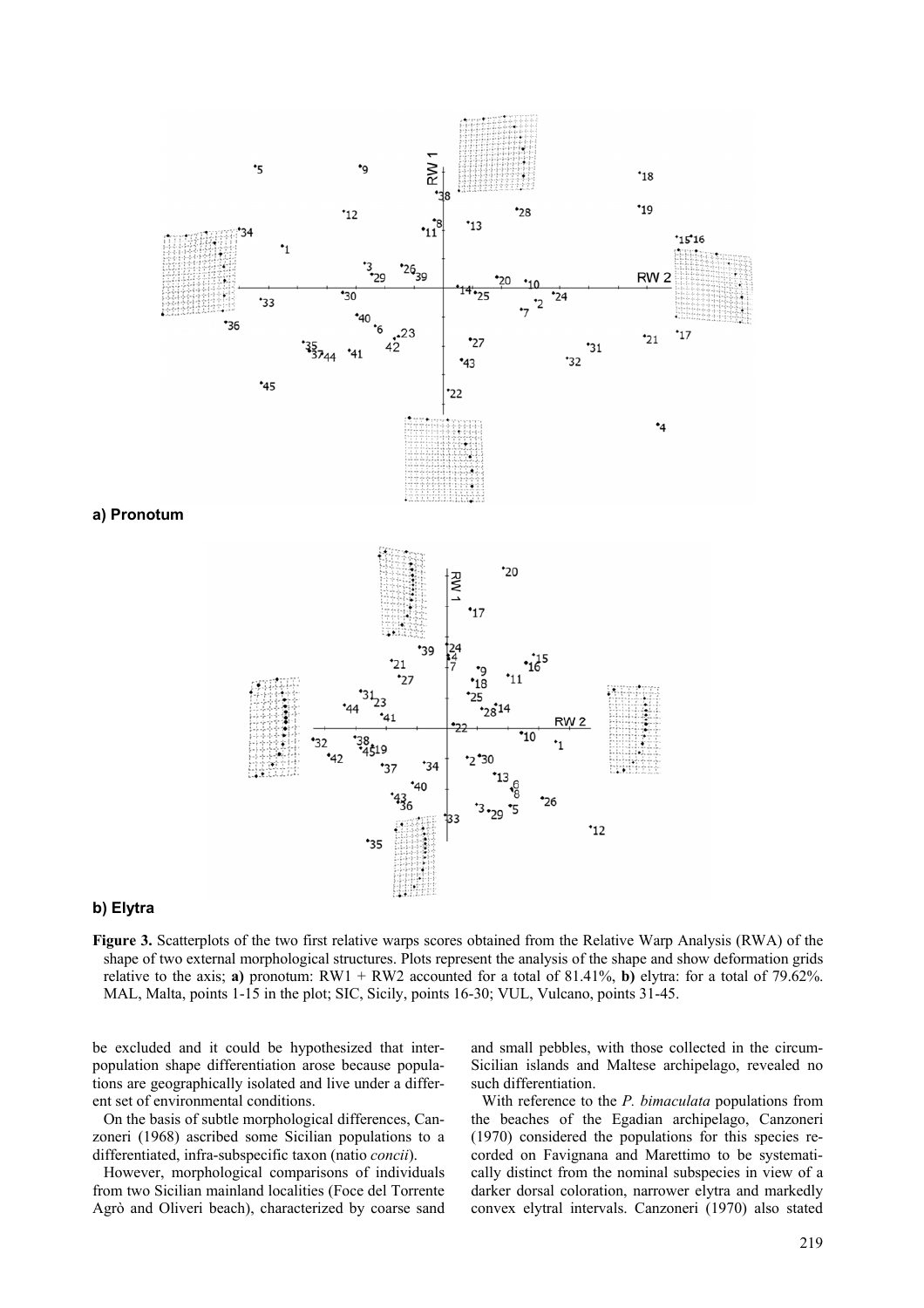

# **b) Elytra**

**Figure 4.** Plot of canonical variates 1 against 2. **a)** Represents the analysis of the pronotum shape in relation to the sites; **b)** represents the analysis of the elytra shape in relation to the sites. MAL, Malta; SIC, Sicily; VUL, Vulcano.

that specimens from the Egadian Islands were distinct from all other *P. bimaculata* specimens coming from France and western Italy and grossly similar to those from the Pelagian Islands. *P. bimaculata* populations sampled within this study at Favignana did not exhibit morphological features markedly different from those of the nominal subspecies, although such an observation must necessarily be substantiated by a more comprehensive sampling effort of the *P. bimaculata* populations in question.

From a morphological perspective, all the *P. bimaculata* populations sampled on the Sicilian mainland (i.e. those sub natio *concii*, *sensu* Canzoneri, 1968), Lampedusa, Favignana and the Maltese Islands exhibited the features typical of the nominal subspecies.

In contrast, the populations sampled in Vulcano and Lipari corresponded to the description for the subspecies *P. bimaculata marcuzzii*, which is distinguished from the nominal subspecies through the morphology of its larger aedeagus and its darker dorsal coloration. *P. bimaculata marcuzzii* is considered by Marcuzzi (1996) as simply a melanic form of the nominal subspecies. Aliquò *et al*. (2006) and Aliquò and Soldati (2010) subscribe to such a hypothesis, and in fact synonymise such a subspecies with the nominal one. Löbl and Smetana (2008) consider the subspecies *marcuzzii* as a valid one, differently from de Jong (2010). The observation and the morphometric analysis of the *P. bimaculata* specimens sampled within the context of this study in Vulcano and Lipari support the systematic validity of as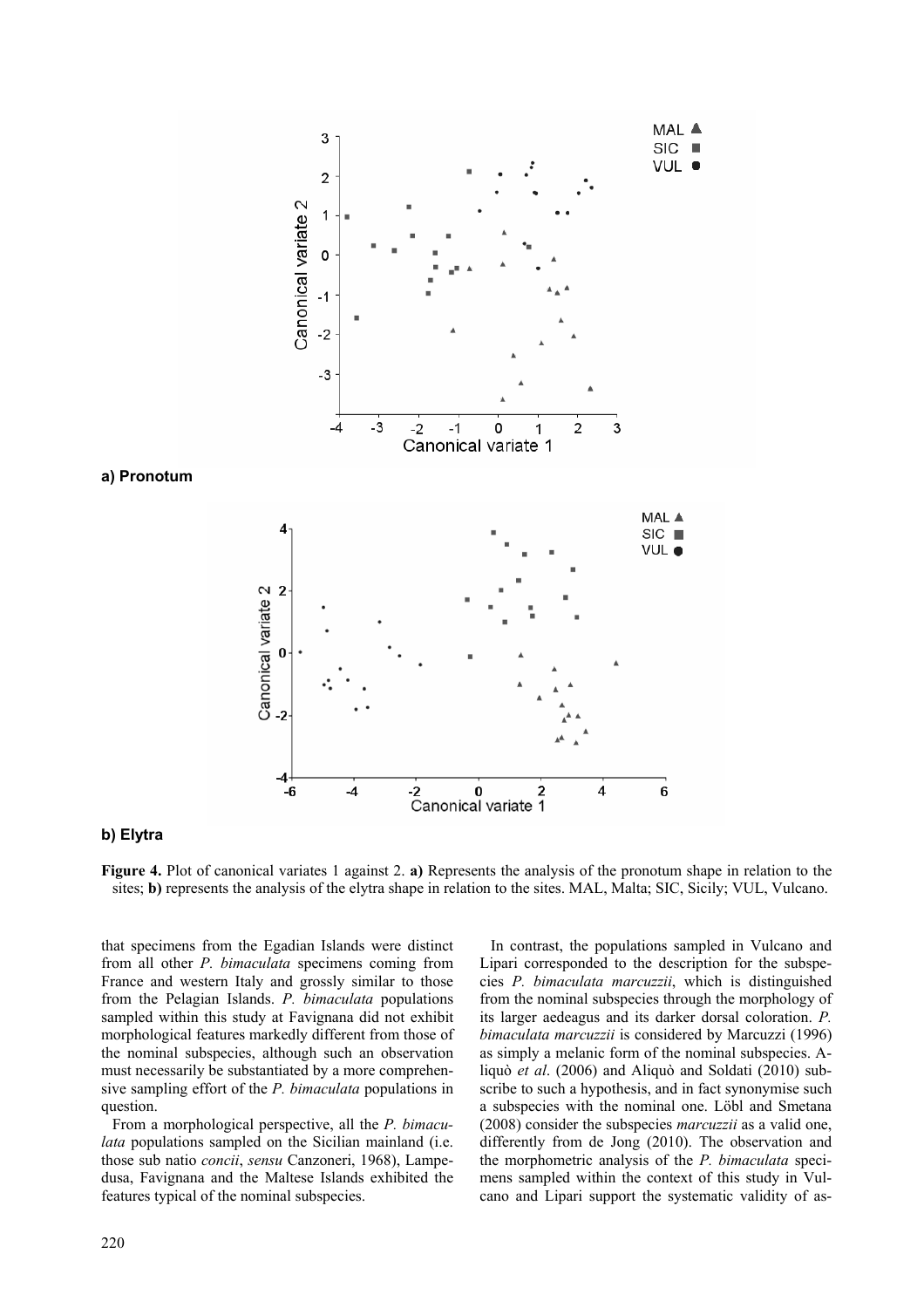signing these populations to a separate subspecies in view of their consistent morphological divergence from *Phaleria bimaculata bimaculata* (L.).

In relation to the results of the geometric morphometric analysis, major body shape differences seem to be probably related to geometric differences in elytra, as evident from deformation grids (figure 3): the elytra of the individuals from Vulcano (points 31-45 in the plot) were more elongated and elliptical in comparison to the Maltese individuals (1-15) and the Sicilian individuals (16-30), with the latter being positioned in the central area of the plot.

In conclusion, our study confirms the high degree of inter-population morphological variability within *P. bimaculata* in the surveyed geographical area, and our results are compatible with the possible sub-specific taxonomic status of the Aeolian populations (ssp. *marcuzzii*). It is recommended that the degree of such interpopulation morphological variability and the phylogeographic implications alluded to in this study should be further assessed through the application of appropriate molecular techniques, in order to further define the taxonomic status of the various *P. bimaculata*  populations.

### **Acknowledgements**

This study was financed by a grant from the Research Committee of the University of Malta, to which the authors are indebted. The authors are also grateful to the following individuals who helped in the sampling sessions on the Maltese Islands: Esther Sciberras, Romario Sciberras, Corrinne Caruana, Luke Gauci, Simon Sultana Harkins and Matthew Borg Cardona. The authors are also grateful to three anonymous referees for their comments which greatly improved the manuscript.

# **References**

- ADAMS D. C., ROHLF F. J., SLICE D. E., 2004.- Geometric morphometrics: ten years of progress following the 'revolution'.- *Italian Journal of Zoology*, 71: 5-16.
- ALIQUO V., 1993.- Dati nuovi e riassuntivi sui coleotteri Tenebrionidi delle isole circumsiciliane (Coleoptera: Tenebrionidae).- *Naturalista Siciliano*, 17: 111-125.
- ALIQUO V., SOLDATI F., 2010.- *Coleotteri Tenebrionidi di Sicilia (Insecta: Coleoptera Tenebrionidae)*. Monografie Naturalistiche 1.- Edizioni Danaus, Palermo, Italy.
- ALIQUO V., LEO P., LO CASCIO P., 2006.- I Tenebrionidi dell'Arcipelago Eoliano: nuovi dati faunistici e zoogeografici con descrizione di una nuova specie di *Nalassus* Mulsant, 1854.- *Naturalista Siciliano*, 30: 293-314.
- BONOMETTO L., CANZONERI S., 1970.- I Tenebrionidae delle spiagge e dune del litorale di Venezia.- *Bollettino del Museo Civico di Storia Naturale di Venezia*, 20-21: 223-231.
- BOOKSTEIN F. L., 1989.- Principal warps: thin-plate splines and the decomposition of deformations.- *IEEE Transactions on Pattern Analysis and Machine Intelligence*, 11: 567-585.
- BOOKSTEIN F. L., 1991.- *Morphometric tools for landmark data: geometry and biology*.- Biology Cambridge University Press, Cambridge, UK.
- CANZONERI S., 1968.- Materiali per una monografia delle *Phaleria* del sottogenere *Phaleria* Latr.- *Memorie della Società Entomologica Italiana*, 47: 117-167.
- CANZONERI S., 1970.- I Tenebrionidi delle Isole Egadi.- *Memorie del Museo Civico di Storia Naturale di Verona*, 18: 55-89.
- COLOMBINI I., CHAOUTI A., FALLACI M., GAGNARLI E., BAYED A., CHELAZZI L., 2008.- An assessment of sandy beach macroinvertebrates inhabiting the coastal fringe of the Oued Laou river catchment area (Northern Morocco).- *Travaux de l'Institut Scientifique* (Rabat, série générale), 5: 81-91.
- DEIDUN A., AZZOPARDI M., SALIBA S., SCHEMBRI P. J., 2003.- Low faunal diversity on Maltese sandy beaches: fact or artefact?- *Estuarine, Coastal and Shelf Science*, 58S: 83-92.
- DEIDUN A., PAWLEY A., SCHEMBRI P. J., 2010.- Distribution and biology of two sympatric *Phaleria* species (Coleoptera: Tenebrionidae) on Maltese sandy beaches, pp. 737. In: *Proceedings of the 39th CIESM Congress*, Venice, Italy.
- DE JONG Y. S. D. M., 2010.- Fauna Europaea version 2.3.- [online] URL: http://www.faunaeur.org (Accessed on 25 February 2011).
- FATTORINI S., 2008.- Ecology and conservation of tenebrionid beetles in Mediterranean coastal areas, pp. 165-297. In: *Insect ecology and conservation* (FATTORINI S., Ed.).- Research Signpost, Trivandrum, India.
- GAUCI M., DEIDUN A., SCHEMBRI P. J., 2005.- Faunistic diversity of Maltese pocket sandy and shingle beaches: are these of conservation value?- *Oceanologia*, 27 (2): 219-241.
- KLINGENBERG C. P., 2011.- MORPHOJ: an integrated software package for geometric Morphometrics.- *Molecular Ecology Resources*, 11: 353-357.
- LÖBL I., SMETANA A., 2008.- *Catalogue of Palaearctic Coleoptera. 5. Tenebrionoidea*.- Apollo Books, Stenstrup, Denmark.
- MARCUZZI G., 1996.- Il melanismo nel genere *Phaleria* Latreille (Insecta, Coleoptera, Tenebrionidae).- *Bollettino dell'Accademia Gioenia di Scienze Naturali in Catania*, 29 (351): 9-13.
- MIFSUD D., SCUPOLA A., 1998.- The Tenebrionidae (Coleoptera) of the Maltese Islands (Central Mediterranean).- *Annali del Museo Civico di Storia Naturale Giacomo Doria*, 92: 191-229.
- MINELLI A., CHEMINI C., ARGANO R., RUFFO S., 2002.- *La fauna in Italia*.- Touring Editore, Milano, Italy.
- PALMER M., 2002a.- Landmark-based morphometric analysis of two sibling species of the genus Asida (Coleoptera, Tenebrionidae).- *Contributions to Zoology*, 70 (4): [online] URL: http://dpc.uba.uva.nl/ctz/vol70/nr04/art02
- PALMER M., 2002b.- Testing the 'island rule' for a tenebrionid beetles (Coleoptera, Tenebrionidae).- *Acta Oecologica*, 23: 103-107.
- ROHLF F. J., 1993.- Relative warps analysis and an example of its application to Mosquito wings, pp. 132-159. In: *Contributions to morphometrics* (MARCUS L. F., BELLO E., GAR-CIA-VALDECASAS A., Eds).- Monografias del Museo National de Ciencias Naturales, Madrid, Spain.
- ROHLF F. J., 1996.- Morphometric spaces, shape components and the effects of linear transformations, pp. 117-129. In: *Advances in morphometrics* (MARCUS L. F., CORTI M., LOY A., NAYLOR G. J. P., SLICE D. E., Eds).- Plenum Publishing Corp., New York, USA.
- ROHLF F. J., 2004.- tpsDIG 2 software.- available at http://life.bio.sunysb.edu/morph/.
- ROHLF F. J., 2008.- tpsUtil 1.45.- available at http://life.bio.sunysb.edu/morph/.
- ROHLF F. J., MARCUS L. F., 1993.- A revolution in morphometrics.- *Trends in Ecology & Evolution*, 8 (4): 129-132.